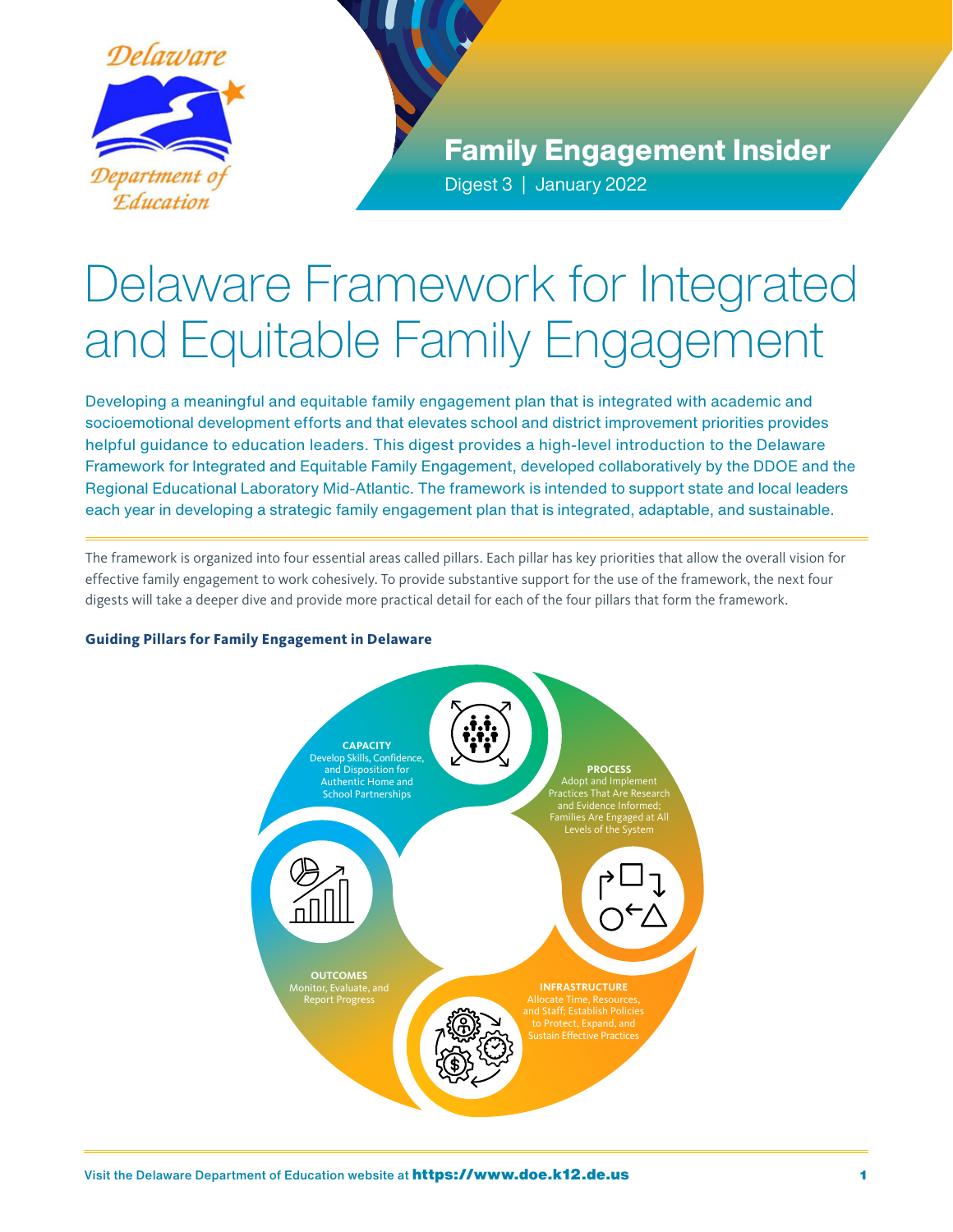# **PILLAR 1: CAPACITY**

#### *School staff and families develop skills, confidence, and the disposition for authentic home and school partnerships.*

Building capacity in the area of family engagement is a prerequisite for doing meaningful work in partnership with families. Professional learning helps educators understand *why* it is important to work with families and helps them value families' perspectives and experiences. Developing capacity encompasses learning new skills and abilities. It also includes developing or strengthening healthy core beliefs about families, which is necessary for enabling educators to recognize and remove barriers that stand in the way of families fully participating in their children's education.

#### **Capacity Examples**

# **Schools**

- Teachers and support staff know how to create strong connections with all families.
- Teachers facilitate engaging meetings with families using adult learning strategies.

# Families

- Families participate in data-sharing meetings with teachers, are clear on their children's progress and achievement levels, and are able to set learning goals.
- Families know how to reach and engage teachers, staff members, and administrators.

### **PILLAR 2: PROCESS**

# *Districts and schools adopt and implement practices that are research and evidence informed; families are engaged at all levels of the system.*

The process is *how* the work gets done—the practices and procedures that are adopted and implemented by schools to engage families in their children's learning and in collaborative decision-making. Research and practice demonstrate that effective engagement requires intentional processes to be implemented: Barriers must be identified and removed, parents must be informed and empowered as advocates, and schools must collaborate with families and community partners to support robust student and family experiences at all levels of learning.

#### **Process Examples**

# **Schools**

- Schools adopt home visits as a way to build meaningful relationships with families.
- Teachers make monthly positive phone calls to families.

# **Families**

- Families know and understand the purpose of home visits and sign up to be part of the process.
- Families know helpful questions to ask teachers about learning priorities and ways to support learning at home.